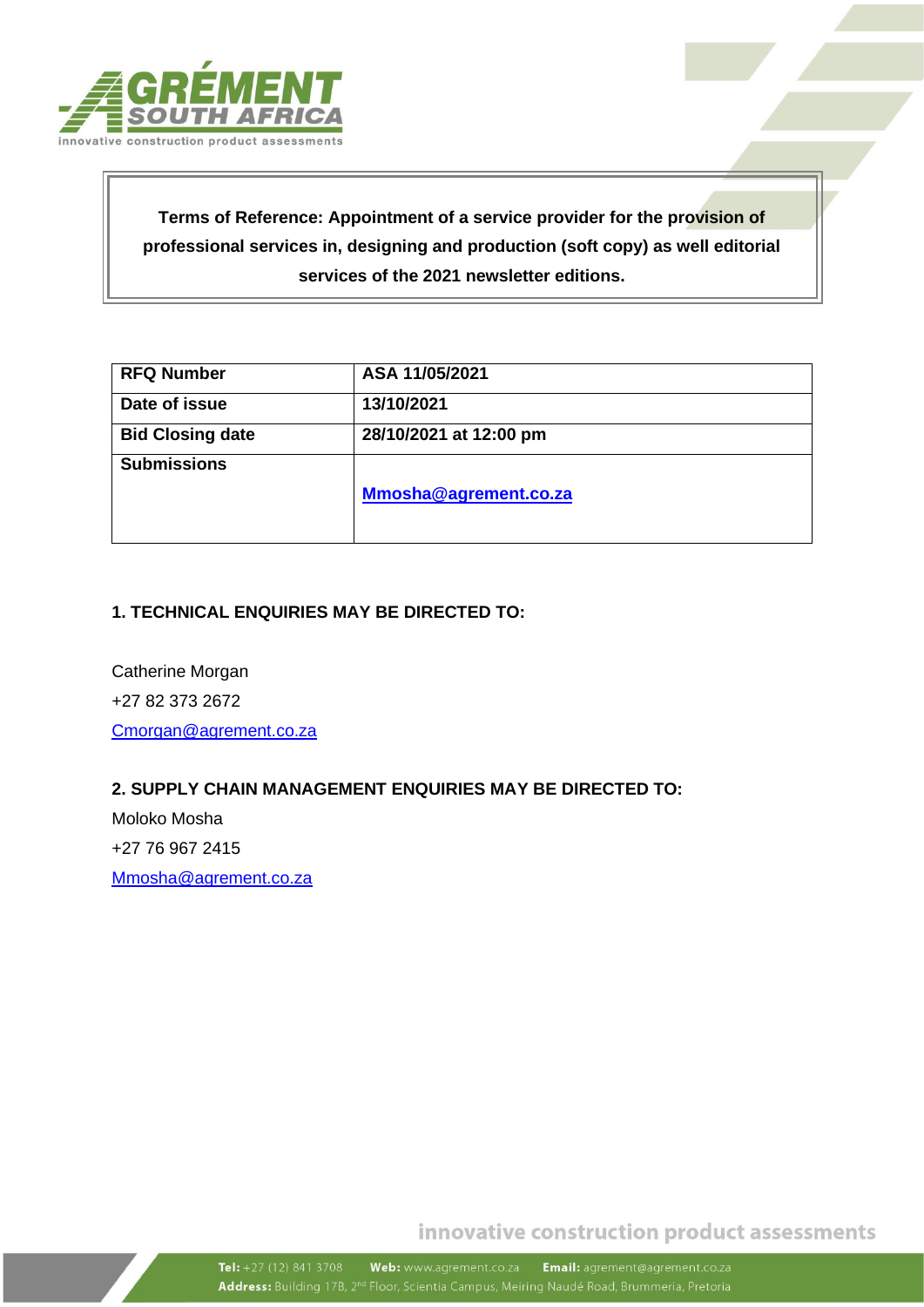### **1. BACKGROUND**

Agrement South Africa (ASA) is an entity of the Department of Public Works and Infrastructure responsible to undertake the technical assessment and issuing of fit for-purpose certificates for non-standardised construction products. These are the official terms of reference (TORs) commissioned by ASA for the provision of professional services for designing, layout, editing, proofreading and production (soft copy) of the 2021 Newsletter editions.

## **2. INVITATION FOR PROPOSALS**

Agrement SA requests proposals and quotations from suitable suppliers for the provision of professional services in, designing and production (soft copy) as well editorial services of the 2021 newsletter editions.

### **3. SCOPE OF WORK**

The appointed service provider will be expected to perform the following services as duties and responsibilities:

- Conceptualise and design the Newsletter (4 editions) and provide initial design concepts for ASA to choose from
- Design, layout and typesetting
	- Overall design according to ASA brief
	- Supply stock photography where appropriate
	- Layout of: Newsletter content
	- Coordinate all changes from ASA and making sure that they are incorporated to the newsletter.
- Proof reading and editing of the newsletter.
- Reproduction of the online copy

## **4. DELIVERABLES/EXPECTED OUTPUTS**

- Overall design and client briefings
- Edited copy of the newsletter (electronic version)
- 4x Newsletters (1 per quarter)

#### **5. TIMING AND DELIVERY**

The project will run from appointment of the service provider for a duration of 1 YEAR. The expected delivery date - will be communicated once the service provider is appointed.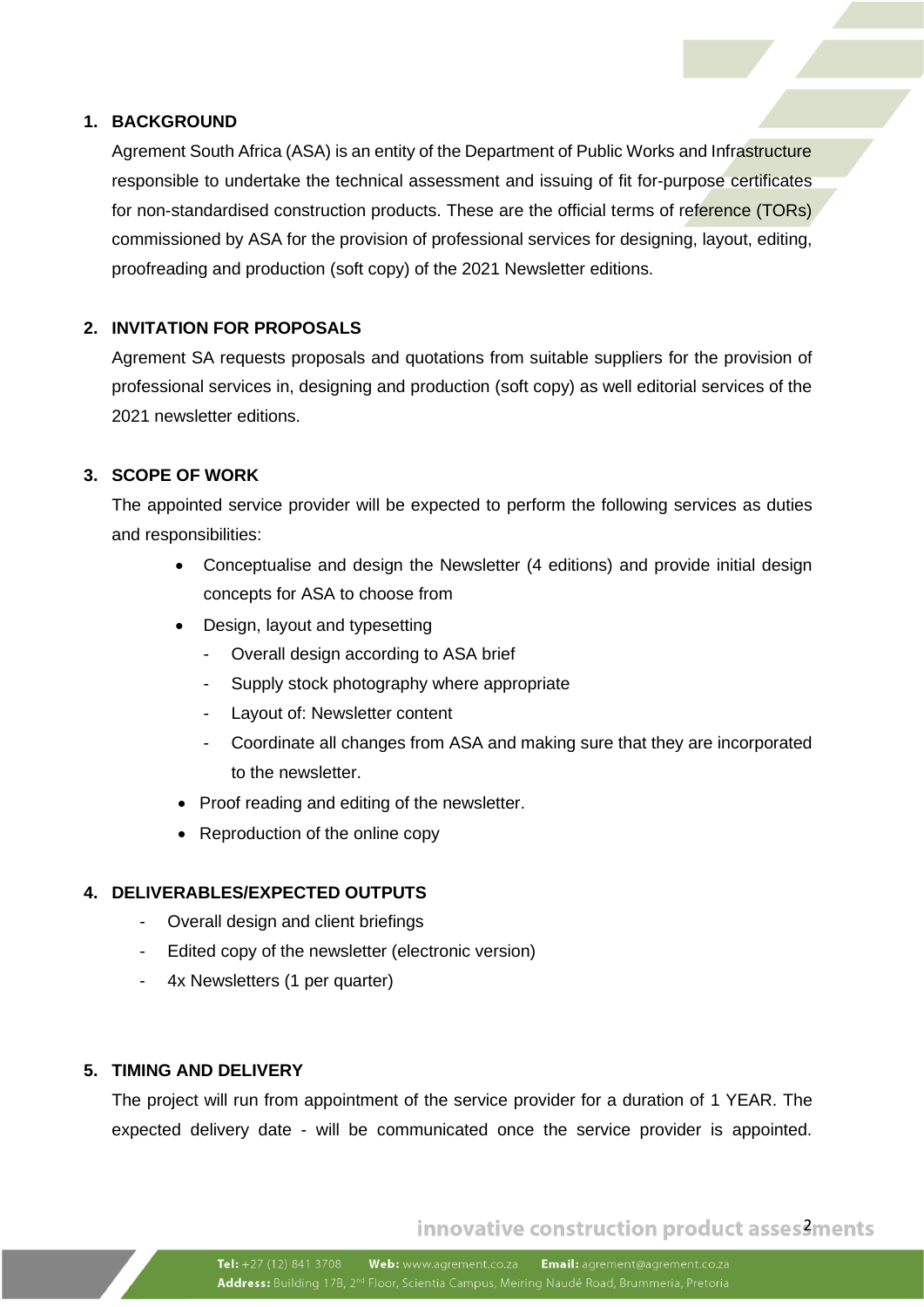#### **6. Evaluation Criteria**

# **6.1 The following Documents must be provided as Pre-qualification for further evaluation**

- ➢ Registration Summary report on Central supplier Database (CSD)
- ➢ Original / Certified BBBEE Certificate or Sworn affidavit.
- ➢ Completed SBD forms 4, 6.1, 8 & 9.
- ➢ General Conditions for Contract.
- **6.2** The following criteria and weights shall apply when considering the proposals:

|                                                           | <b>CRITERIA FOR TECHNICAL SPECIFICATION</b>                        |    |  |
|-----------------------------------------------------------|--------------------------------------------------------------------|----|--|
|                                                           | Provide a list of three (3) similar projects relating to the scope |    |  |
|                                                           | of work indicating budget and period that projects took place.     | 20 |  |
|                                                           |                                                                    |    |  |
|                                                           | The bidder must provide at least three signed and dated            |    |  |
|                                                           | client/company references (with contact numbers) within the        |    |  |
|                                                           | past 3 years (Unsigned and undated letters will result in          |    |  |
| bidder scoring zero)                                      |                                                                    |    |  |
|                                                           |                                                                    |    |  |
| No reference                                              | $= 0$ Points                                                       |    |  |
| 1 reference                                               | $= 1$ point                                                        |    |  |
| 2 references                                              | $= 3$ Points                                                       |    |  |
| 3 references                                              | $= 5$ Points                                                       |    |  |
|                                                           |                                                                    |    |  |
| Proposed<br>project                                       | 20                                                                 |    |  |
| qualifications and experience – attach minimum of 3 CV's. |                                                                    |    |  |
|                                                           |                                                                    |    |  |
| No CV's                                                   | $= 0$ Points                                                       |    |  |
| 1 CV                                                      | $= 1$ point                                                        |    |  |
| 2 CV's                                                    | $=$ 3 Points                                                       |    |  |
| 3 CV's                                                    | $= 5$ Points                                                       |    |  |
|                                                           |                                                                    |    |  |
|                                                           |                                                                    |    |  |
|                                                           |                                                                    |    |  |
|                                                           |                                                                    |    |  |
|                                                           |                                                                    |    |  |
|                                                           |                                                                    | 60 |  |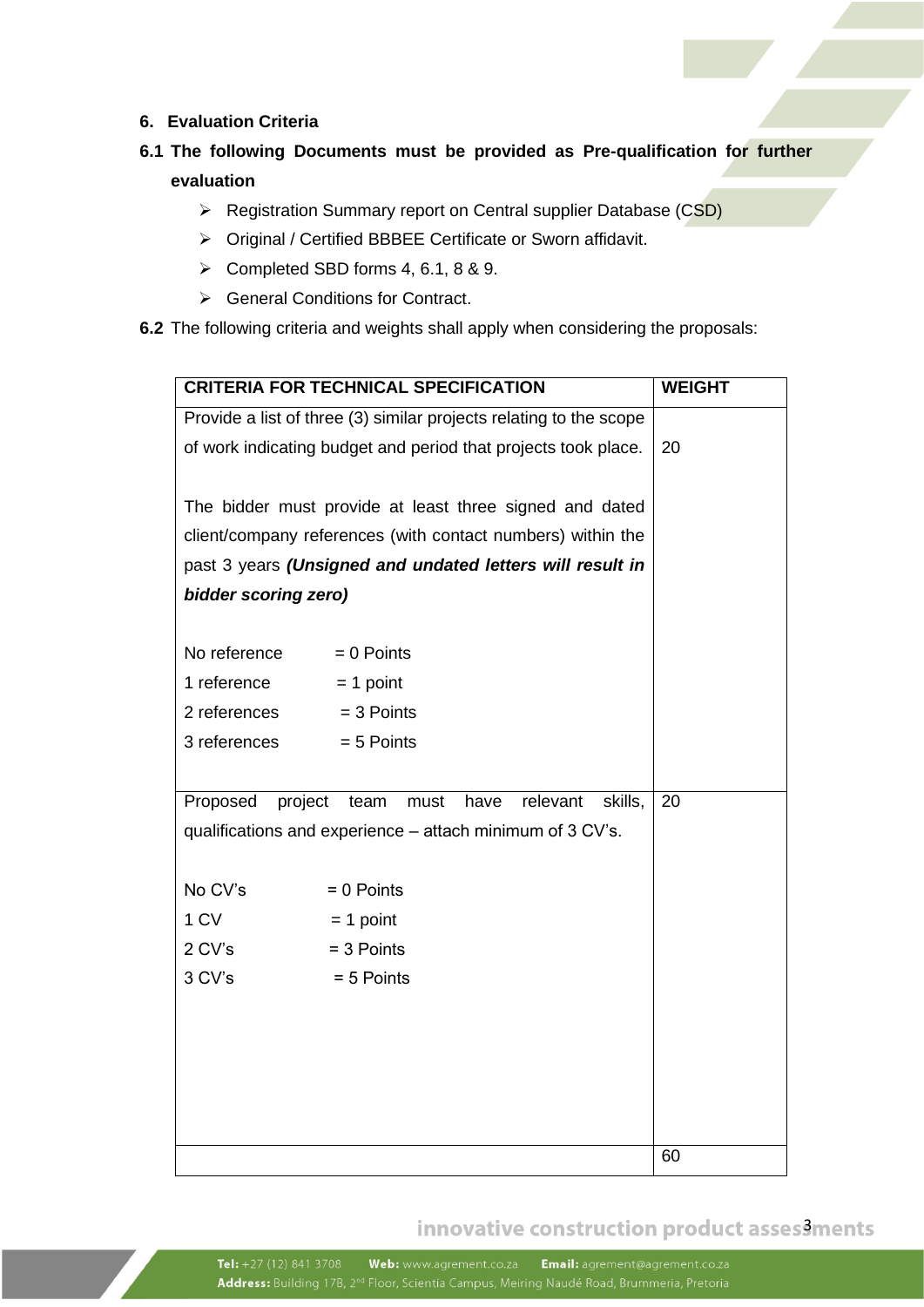| Approach                                         |                                             |     |  |
|--------------------------------------------------|---------------------------------------------|-----|--|
| Design, layout, and typesetting: (30)            |                                             |     |  |
| Overall design according to ASA brief<br>$\circ$ |                                             |     |  |
| O                                                | Supply stock photography where              |     |  |
| appropriate                                      |                                             |     |  |
| Coordinate all changes from ASA and<br>$\circ$   |                                             |     |  |
|                                                  | making sure that they are incorporated to   |     |  |
| the newsletter.                                  |                                             |     |  |
| No provision of the design, layout               | $= 0$ Points                                |     |  |
| Design and layout not relevant                   | $= 1$ point                                 |     |  |
| Design/layout with technical information         | $= 3$ Points                                |     |  |
| Sample of similar design used previously         | $= 5$ Points                                |     |  |
| <b>Content Management (30)</b>                   |                                             |     |  |
| $\circ$                                          | Provide the type of Content Management      |     |  |
| you will be using                                |                                             |     |  |
| $\circ$                                          | Layout of: Newsletter content and cover     |     |  |
| page                                             |                                             |     |  |
| $\circ$                                          | Proof reading and editing of the newsletter |     |  |
| Supply stock photography where<br>$\circ$        |                                             |     |  |
| appropriate                                      |                                             |     |  |
| No content management provided                   | $= 0$ Points                                |     |  |
| Only layout provided                             | $= 1$ point                                 |     |  |
| Only stock photography provided                  | $=$ 3 Points                                |     |  |
| Newsletter sample provided                       | $= 5$ Points                                |     |  |
|                                                  |                                             |     |  |
| <b>Total</b>                                     |                                             | 100 |  |
| <b>Threshold Score</b>                           | 60                                          |     |  |